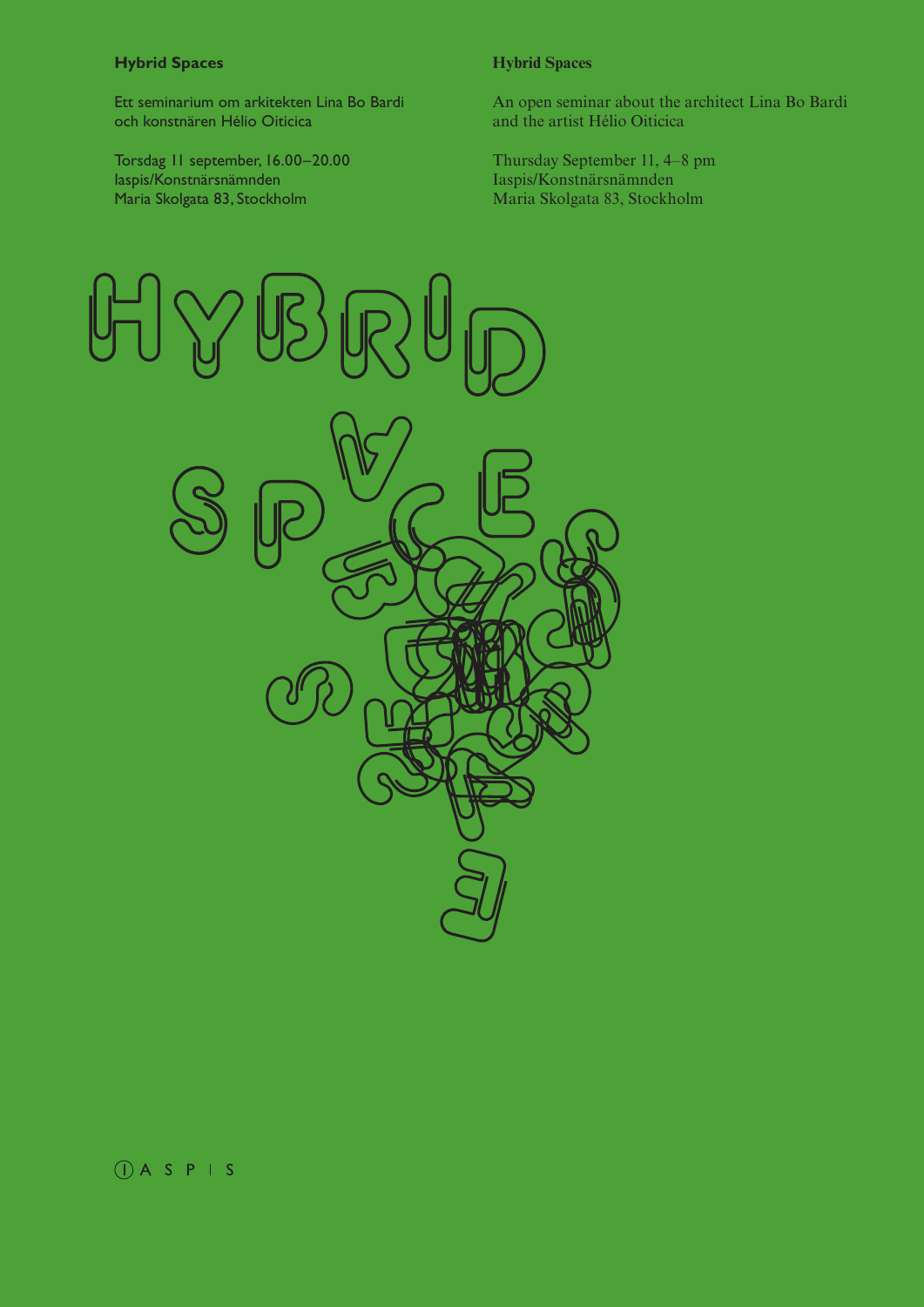# **Hybrid Spaces Hybrid Spaces**

*Seminariet Hybrid Spaces* lyfter fram två personer som spelat en framträdande roll inom den brasilianska konst- och arkitekturdiskursen sedan 1950-talet och vars vägar och verksamheter korsades: arkitekten Lina Bo Bardi (1914–1992) och konstnären Hélio Oiticica (1937–1980).

Seminariet introducerar olika sätt att närma sig och förstå en central tid i Brasiliens historia och tar upp frågeställningar med anknytning till vår samtid, där revolutioner och utopier befinner sig i utdöende samtidigt som nya städer och gamla samhällen bygger upp gemensamma ekonomier, kulturer och offentliga sfärer. Både i Bo Bardis och Oiticicas praktiker finns en utvidgad idé om arkitektur och rum och en gemensam uppfattning om att fokusera på användaren och dennes sätt att agera i kulturen och staden. Båda införlivade i sina processer en plats där "hög" och "låg"-kultur kunde samexistera i mångskiftande populärkulturella manifestationer. Dessa aspekter blev avgörande för deras praktiker som förvandlades till öppna och hybridliknande rum genom betraktarnas kollektiva, sociala, poetiska och lekfulla deltagande. Det som utmärkte Bo Bardis och Oiticicas praktiker var en öppenhet och generositet i skapandet av modeller för tillhörighet och translokala anknytningar.

En panel bestående av verksamma inom områdena konst, arkitektur och kulturvetenskap kommer att analysera gemensamma teman i Lina Bo Bardis och Hélio Oiticicas processer och deras bidrag till senare generationer.

Medverkande: Katarina Bonnevier, Arkitekturskolan, KTH (moderator); Laercio Redondo, konstnär; Marcia Sá Cavalcante Schuback, högskolelektor i filosofi vid Södertörns högskola; Karl Erik Schollhammer, professor i litteratur och semiotik vid Århus universitet; Sabeth Buchmann, professor i den moderna och postmoderna konstens historia vid Akademie der bildenden Künste, Wien och konstkritiker, samt Aniello Angelo Avella, professor i portugisisk och brasiliansk litteratur och chef för Cátedra Agustina Bessa-Luís vid Università degli Studi di Roma Tor Vergata i Italien.

*The seminar Hybrid Spaces* aims to highlight the crossing practices and paths of the architect Lina Bo Bardi (1914 –1992) and the artist Hélio Oiticica (1937–1980); two important figures within the discourse on art and architecture in Brazil since the 1950s.

The seminar will introduce ways of approaching and understanding a central moment in Brazil's history, and at the same time raise pertinent questions related to the present time, when revolutions and utopias are vanishing, while new cities and old societies are rebuilding their common economy, culture and public sphere. An expanded idea of architecture and space is present in both Bo Bardi's and Oiticica's practices, as well as their common belief in focusing on the user and his/her way of acting within the space of culture and the city. Both of them incorporated in their processes a space where »high« and »low« culture co-existed in diverse manifestations of popular culture. These aspects became crucial in their practices, turning them into open and hybrid spaces by the collective, social, poetic and playful participation of the spectator. Characteristic for Bo Bardi's and Oiticica's practices was the openness and generosity in creating maps of belonging and trans-local affiliations.

An panel formed by professionals from different areas such as art, architecture and cultural studies will analyse common themes in the processes of Lina Bo Bardi and Hélio Oiticica, and their contribution to later generations.

Participants: Katarina Bonnevier, architect, teacher and researcher at the School of Architecture and the Built Environment, the Royal Institute of Technology (KTH), Stockholm (moderator); Laercio Redondo, artist and Iaspis grant holder; Marcia Sá Cavalcante Schuback, Assistant Professor of Philosophy at Södertörn University College in Stockholm; Karl Erik Schollhammer, Professor of Literature and Semiotics, Aarhus, Denmark; Sabeth Buchmann, Professor of the History of Modern and Post-modern Art at the Academy of Fine Arts, Vienna; Aniello Angelo Avella, Professor of Portuguese and Brazilian Literature and Head of the Cátedra Agustina Bessa-Luís at the Università degli Studi di Roma Tor Vergata in Italy.

*Hybrid Spaces* är producerat av Iaspis i samarbete med Laercio Redondo/ produced by Iaspis in collaboration with Laercio Redondo. Projektledare /project managers: Magnus Ericson, Robert Stasinski; projektkoordinatorer/project coordinators: Sara Teleman, Suzi Ersahin; grafisk design/ graphic design: Jonas Williamsson, Martin Frostner; översättning /translation: Hans Olsson.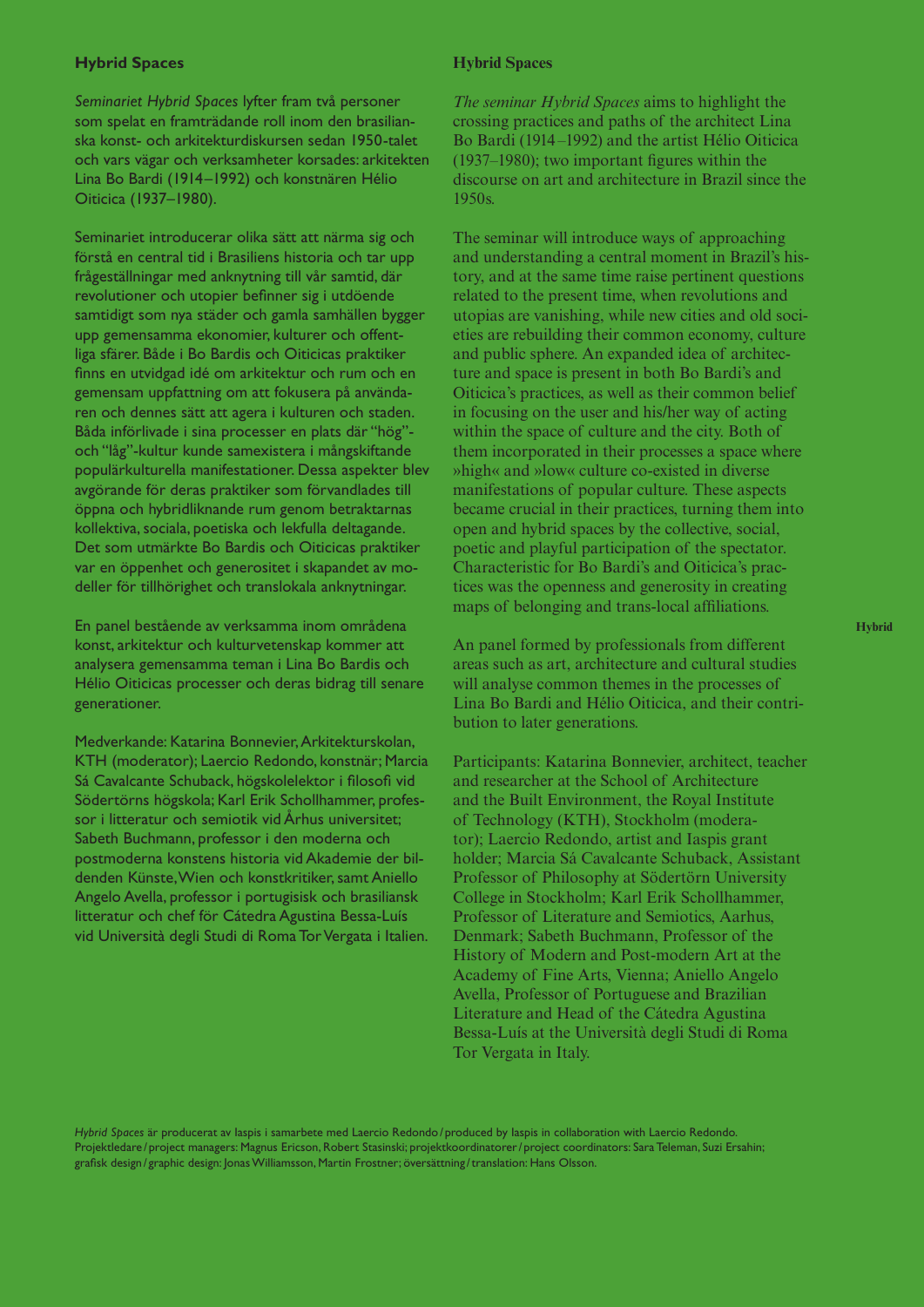# **Hybrid Spaces Hybrid Spaces**

Ett seminarium om arkitekten Lina Bo Bardi och konstnären Hélio Oiticica

Torsdag 11 september, 16.00–20.00 Iaspis/Konstnärsnämnden Maria Skolgata 83, Stockholm

Medverkande: Katarina Bonnevier, Laercio Redondo, Marcia Sá Cavalcante Schuback, Karl Erik Schollhammer, Sabeth Buchmann, Aniello Angelo Avella

# Program

| 16.00           | Introduktion av Katarina Bonnevier<br>och Laercio Redondo                                                                   |
|-----------------|-----------------------------------------------------------------------------------------------------------------------------|
| 16.30           | Föreläsning av Sabeth Buchmann                                                                                              |
| 17.00           | Föreläsning av Karl Erik<br>Schollhammer                                                                                    |
| 17.30           | Paus med kaffe och lättare förtä-<br>ring samt möjlighet att se The Glass<br>House, videoinstallation av Laercio<br>Redondo |
| 18.00           | Föreläsning av Aniello Angelo Avella                                                                                        |
| 18.30           | Föreläsning av Marcia Sá Cavalcante<br>Schuback                                                                             |
| 19.00           | Föreläsning av Laercio Redondo                                                                                              |
| $19.30 - 20.30$ | Paneldiskussion, moderator Katarina<br><b>Bonnevier</b>                                                                     |
|                 |                                                                                                                             |

I samband med seminariet visas Iaspisstipendiaten Laercio Redondos installation *The Glass House*, 11–12 september, kl. 13.00–17.00 på Iaspis. Verket är ett samarbete med Laura Erber.

An open seminar about the architect Lina Bo Bardi and the artist Hélio Oiticica

Thursday September 11, 4–8 pm Iaspis/Konstnärsnämnden Maria Skolgata 83, Stockholm

Participants: Katarina Bonnevier, Laercio Redondo, Marcia Sá Cavalcante Schuback, Karl Erik Schollhammer, Sabeth Buchmann, Aniello Angelo Avella

## Program

| 16.00           | <b>Introduction by Katarina</b><br><b>Bonnevier and Laercio Redondo</b>                                          |
|-----------------|------------------------------------------------------------------------------------------------------------------|
| 16.30           | Lecture by Sabeth Buchmann                                                                                       |
| 17.00           | Lecture by Karl Erik<br>Schollhammer                                                                             |
| 17.30           | Pause with coffee and snacks<br>and chance to see The Glass House,<br>a video installation by Laercio<br>Redondo |
| 18.00           | Lecture by Aniello Angelo Avella                                                                                 |
| 18.30           | Lecture by Marcia Sá Cavalcante<br>Schuback                                                                      |
| 19.00           | Lecture by Laercio Redondo                                                                                       |
| $19.30 - 20.30$ | Panel discussion, moderated by<br>Katarina Bonnevier                                                             |
|                 |                                                                                                                  |

In relation to the seminar Iaspis presents the installation *The Glass House*, by the artist and Iaspis grant holder Laercio Redondo, September 11–12, 1–5 pm at Iaspis. The project is a collaboration with Laura Erber.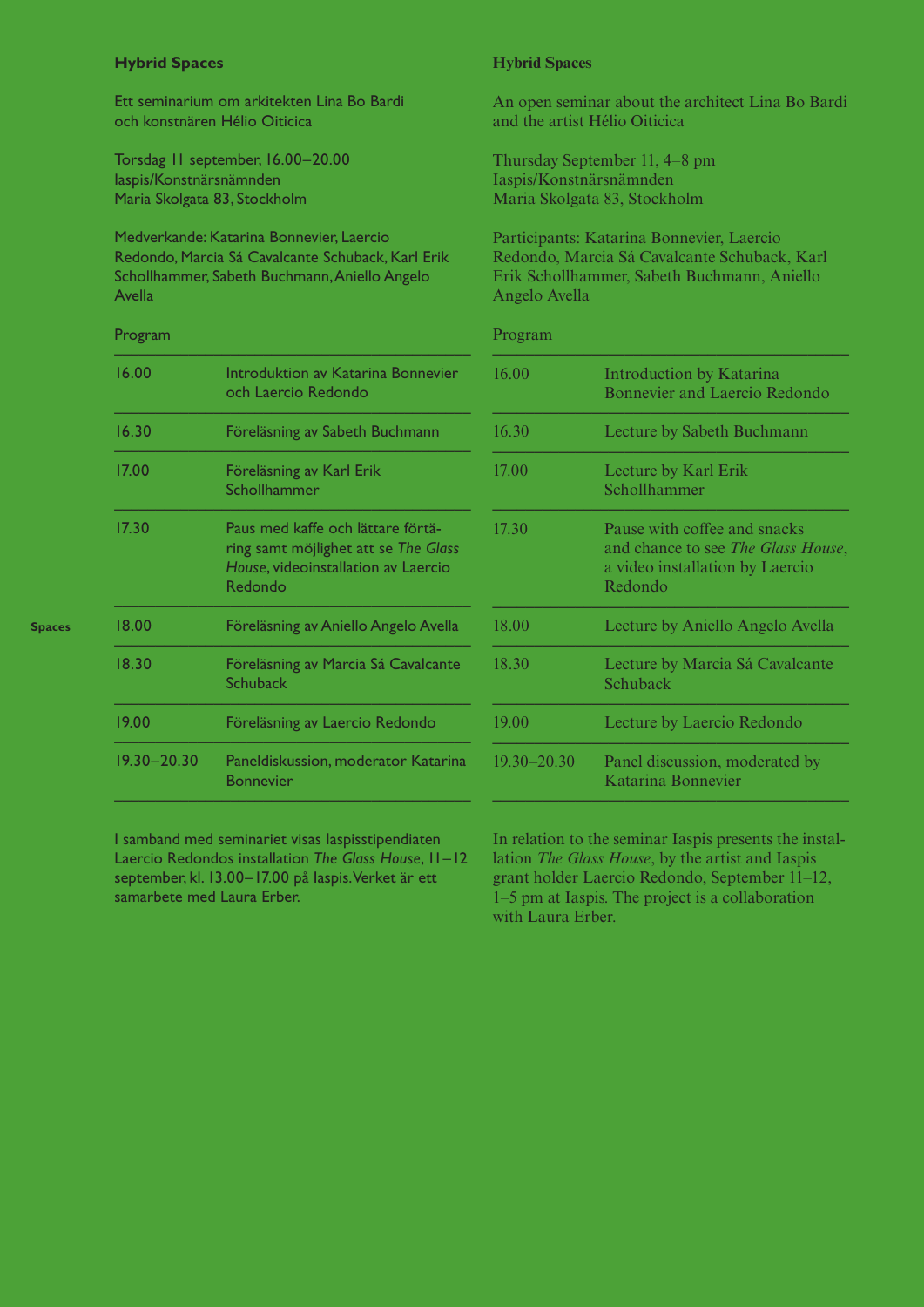## **Lina Bo Bardi, Hélia Oiticica Lina Bo Bardi, Hélia Oiticica**

Lina Bo Bardi (1914 –1992) lämnade Italien 1946 och slog sig ner i Brasilien. Korsbefruktningen med den lokala kulturen blev avgörande när hon utvecklade sitt eget språk. Lina utforskade improviserade, billiga, enkla och lokala lösningar i sin arkitektur och visar att lågpris- och lågtekniska lösningar ibland är de mest nyskapande. Trots sina modernistiska egenskaper ifrågasatte och undersökte hon alltid olika sätt att tolka rationalitet och söker efter olika förhållningssätt till traditionen och moderniteten för att knyta samman dåtiden med nutiden. Frågan om hur användaren formar rummet och tar det i besittning var avgörande för hennes verksamhet, som sträckte sig långt utanför arkitekturens domän och införlivar referenser från områden som konst, filosofi, antropologi, litteratur och psykoanalys.

Hélio Oiticica (1937–1980) var en av sin generations ledande brasilianska konstnärer. Oiticica rörde sig i sin praktik från måleriet mot det tredimensionella rummet och undersökte och närmade sig förhållandet mellan konsten och livet. Med avstamp i idén om det som Ferreira Gullar kallar för "icke-objektet" söker han sig i sitt konstnärskap bort från en geometrisk avbildning mot en konstnärlig erfarenhet eller ett experiment där fokus ligger på kroppen, ofta i relation till tankar om det arkitektoniska rummet. Viktiga aspekter av hans konstnärskap är samba, den organiska arkitekturen i Rio de Janeiros kåkstäder och andra, främst spontana och anonyma konstruktioner i det urbana landskapet, som gatukonst eller ofullbordade eller tillfälliga strukturer. Oiticicas praktik flyttade tonvikten från representation till "presentifikation", vilket inbegriper platser för upplevelser där åskådaren deltar i skapandet av verket.

Lina Bo Bardi (1914–1992) moved from Italy and settled in Brazil in 1946. The cross-breeding with the local culture became a decisive feature in creating her own vocabulary. Lina explored the improvised, cheap, simple and local solutions in her architecture, showing how the low-cost / low-tech solutions are sometimes the most innovative. Despite her Modernist characteristic, she always questioned and investigated different ways of understanding rationality, looking for diverse comprehensions of the history of tradition and the Modern, connecting the past to the present. The question of how the user decides to form and occupy the space was imperative to her body of work and reached far beyond the field of architecture, integrating references from different spheres such as art, philosophy, anthropology, literature and psychoanalysis.

Hélio Oiticica (1937–1980) was one of the leading artists of his generation in Brazil. Through his practice, Oiticica moved from painting into threedimensional space, investigating and approximating relations between art and life. Starting with the idea of the »non-object«, as Ferreira Gullar states, his work suggests a departure from a mere geometrical representation in art, proposing instead an artistic experience or experiment focusing on the body and often referring to notions of architectural space. An important aspect of his work was the samba, the organic architecture of the shanty towns on Rio de Janeiro's hillsides and other, mainly spontaneous, anonymous constructions running throughout the large urban centres such as street art and other »unfinished« or temporary structures. Oiticica suggested a shift in notion from the representation to the »presentification«, involving spaces for experiences where the spectator in fact participates in creating the work.

**Hybrid**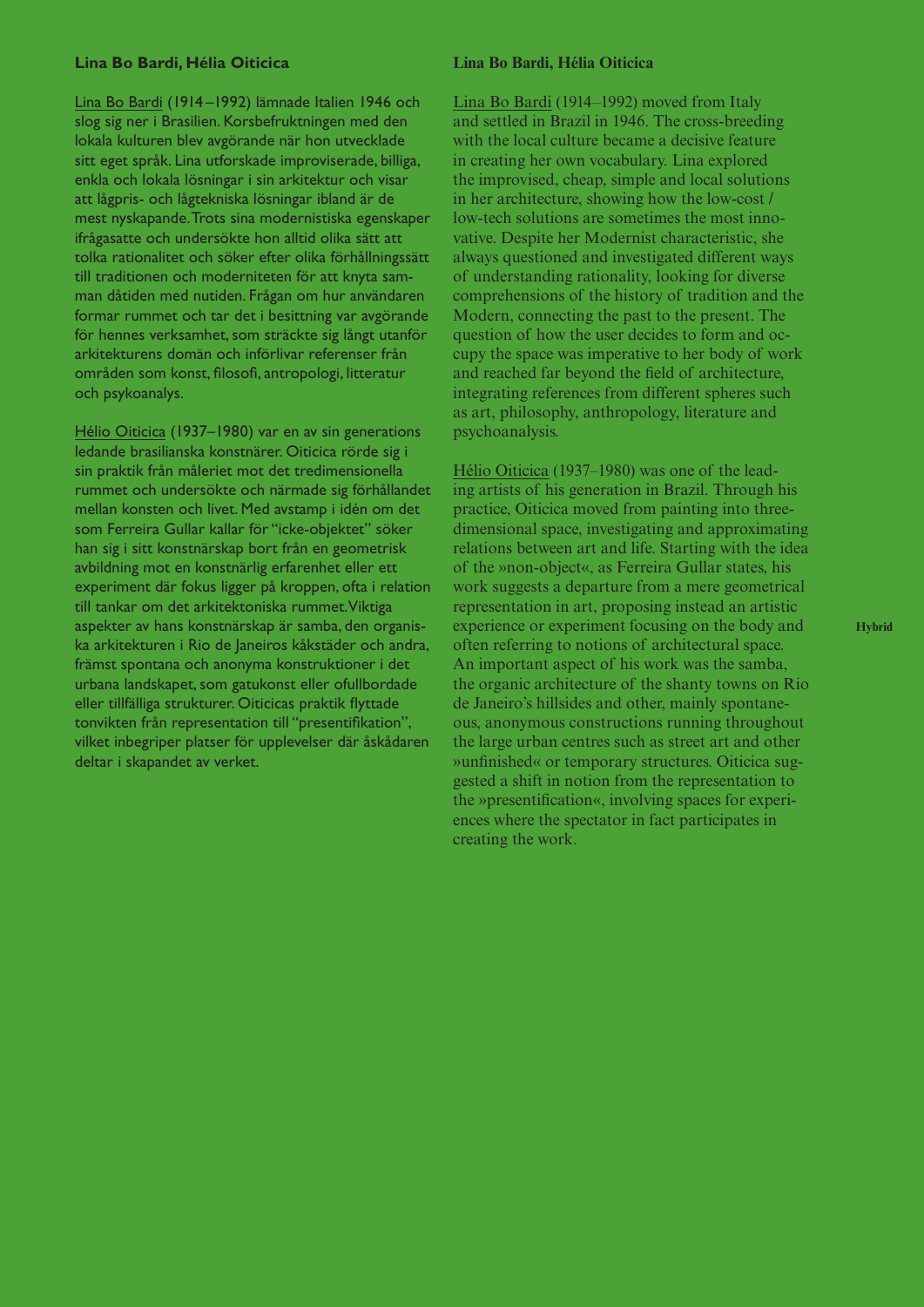### Laercio Redondo:

"Ända sedan 1946 då arkitekten Lina Bo Bardi (1914–1992) bosatte sig i Brasilien har hennes verk haft enorm betydelse för den brasilianska kulturen i allmänhet och den brasilianska arkitekturen i synnerhet. Mötet med nya sammanhang och tankemönster fick Lina att införliva idén om 'collage' i samexisterande hybrida rum. I sina många och omfattande projekt experimenterade Lina med de kulturella uttrycken i sitt nya hemland och blev intresserad av 'hög'- och 'låg'-kulturens tudelade uttryck.

Användandet av enkla resurser, korsbefruktningen med lokala och föreliggande element och förhållandet till platsens minne spelade alltid en viktig roll i hennes arbete. Genom att ställa sammanhang intill varandra visar hon i sin kreativa ansats en etisk inställning till arkitekturen där hon försöker definiera de konstruerade rummen som vi lever i som 'en organism öppen mot livet'. I centrum står användaren som har makten att fastställa eller förändra det föreliggande rummet. Hon knyter i sin praktik samman dåtiden med nutiden genom att undersöka olika sätt att tänka rationellt och förstå historien, traditionen och moderniteten.

Jämsides med detta nya och stimulerande språk som Lina introducerar i sin arkitektoniska praktik efter flytten till Brasilien kommer Laercio Redondo att fokusera på *The Glass House* och dess förvandlingar genom åren som en framställning av och ett försök att förstå Lina Bo Bardis arbete."

I installationen *The Glass House* ställer Laercio Redondo frågor kring tid och rum med en videoinstallation som undersöker förskjutningar/omflyttningar och minnen, där han remixar historiska redogörelser om konst och arkitektur i ett projekt knutet till Lina Bo Bardis liv och verk. En stor och eklektisk samling modern konst, antikviteter, memorabilier och vardagliga föremål som speglar Linas och hennes man Pietro Maria Bardis praktiker formar bilden av ett hus. *The Glass House*, ritad av Lina Bo Bardi i São Paulo 1951, har filmats vid två tillfällen, 1999 och 2008.

Laercio Redondo är konstnär, baserad i Sverige och Brasilien.

För närvarande befinner han sig som ateljéstipendiat på IASPIS i Stockholm. Han arbetar huvudsakligen med video, fotografi och installationer där hans konstnärliga process ofta präglas av frågor kring hågkomst, erinran och dess utplånande. Utgångspunkten kan vara egna eller andras minnesbilder. Efter att ha studerat konst på FAAP i São Paulo och Konstakademien i Warszawa, tog han sin magisterexamen vid institutionen för konst på Konstfack i Stockholm 2001. Han har bl.a. deltagit i utställningarna; Maybe at home, Pyramida Centre for Contemporary Art, Haifa, Israel (2007), XI Triennale India, New Delhi (2005), Im Bild, Kunsthalle Göppingen, Tyskland (2004) och Bienal do Mercosul, Brasilien (2003). Under 2004-05 befann han sig som stipendiat på Akademie Schloss Solitude i Stuttgart, Tyskland och under våren 2007 inbjöds han som stipendiat till Batiscafo Residency Program i Havanna, Kuba.

### Marcia Sá Cavalcante

Schuback: "Utifrån några rader om Lina Bo Bardis och Helio Oiticicas arbete tänker jag diskutera något av innehållet i och omfattningen av den provokation mot konsten som de iscensätter. I Oiticicas 'parangolés' är det möjligt att 'läsa' ett avförverkligande (dis-actualization) av konceptet konst med hjälp av en serie blottläggningar – blottläggning av kroppen, blottläggning av rummet, blottläggning av tiden. Helios blottläggningar berör gester-minnen av blottlagda händer, blottlagda visioner, blottlagt lyssnande på 'folket', på denna icke-kropparnas kropp som Lina samlat på sig, i och med att hon kom från utlandet. De blottlagda konstföremålen blir 'probjekt', tecken på vaghet (även kallade hypoteser) som avhöljer (vilket på antik grekiska kan uttryckas med ordet apokalyps) verkligheten som sakernas hjärta. Konst? Nej, Apocalipopothesis."

Marcia Sá Cavalcante Schuback är född i Fortaleza, Brasilien och har avlagt examen i arkitektur, filosofi och konstvetenskap, magisterexamen i filosofi, och doktorsexamen i filosofi 1992. Hennes magisteruppsats behandlade utrymmet mellan filosofi och poesi i

### Laercio Redondo:

»Ever since architect Lina Bo Bardi (1914–1992) arrived and settled in Brazil in 1946, her body of work has been of great relevance to the Brazilian culture and the Brazilian architectural approach in particular.

The impact of encountering new contexts and diverse mindsets triggered Lina to incorporate the idea of 'collage' in hybrid spaces of coexistence. Through multiple and wide-ranging projects, Lina experimented intensely with the cultural expressions of her new country, and became interested in dual manifestations of 'high' and 'low' culture.

The use of simple resources, the cross-breeding with local and pre-existing elements and the relation to the memory of a place always played an important part in her work. Juxtaposing contexts, her creative gesture also reveals an ethical attitude towards architecture, where she attempts to define the constructed spaces where we live as 'an organism open to life'. The centre of attention is the user, who maintains the power to decide or transform the existing space. Investigating different ways of rational thinking and understanding history, tradition and modernity in her practice, she links the past to the present.

Alongside this new and stimulating vocabulary that Lina introduces in her architectural practice after her definitive move to Brazil, Laercio Redondo will focus on *The Glass House* and its transformations through time as a representation of, and an attempt to understand, Lina Bo Bardi's body of work.«

In the installation *The Glass House*, Laercio Redondo brings about questions of time and space with a video installation investigating displacement and remembrance, remixing historical accounts of art and architecture in a project connected to the life and work of Lina Bo Bardi. A vast and eclectic collection of modern art, antiquities, memorabilia and popular objects reflecting the practice of Lina and her husband Pietro Maria Bardi make up the image of a house. *The Glass House*, designed by Lina Bo Bardi in São Paulo in 1951, was filmed

at two different occasions in 1999 and 2008.

Laercio Redondo is an artist based in Sweden and Brazil, working mainly with video, photography and installations. Many times, his practice deals with remembrance, collective memory and its erasure in society based on his own recollections or others.

After studying art at FAAP in São Paulo and at the Academy of Fine Arts in Warsaw, he received a Master Degree in Fine Arts at Konstfack University College in Stockholm in 2001.

Laercio Redondo has had exhibitions at, among others; Maybe at home, Pyramida Centre for Contemporary Art, Haifa, Israel (2007), XI Triennale India, New Delhi (2005), Im Bild, Kunsthalle Göppingen, Germany (2004) and Bienal do Mercosul, Brazil (2003).

During 2004-05 he was a fellow at Akademie Schloss Solitude in Stuttgart, Germany and during spring of 2007 he was invited to the Batiscafo Residency Program in Havana, Cuba.

He is currently a grant holder at IASPIS in Stockholm.

Marcia Sá Cavalcante Schuback: »Reading some lines of Lina Bo Bardi's and Helio Oiticica's work, I intend to follow some contents and extents of the provocation to art they install. In Oiticica's 'parangolés', it is possible to 'read' a dis-actualization of the concept of art by means of a series of de-nudements – the de-nudement of the body, the de-nudement of the space, the de-nudement of time. Helio's de-nuding dressings touch gestures-memories of nude hands, nude visions, nude listening of the 'people', of this body of no-bodies that Lina has collected coming from abroad. De-nuded, art-objects become 'probjects', signs of vagueness (otherwise called hypothesis) unconcealing (what can be said in ancient Greek also with the word apocalypse) reality as the heart of things. Art? No, apocalipopothesis.«

Marcia Sá Cavalcante Schuback was born in Fortaleza, Brazil and graduated in architecture, philosophy and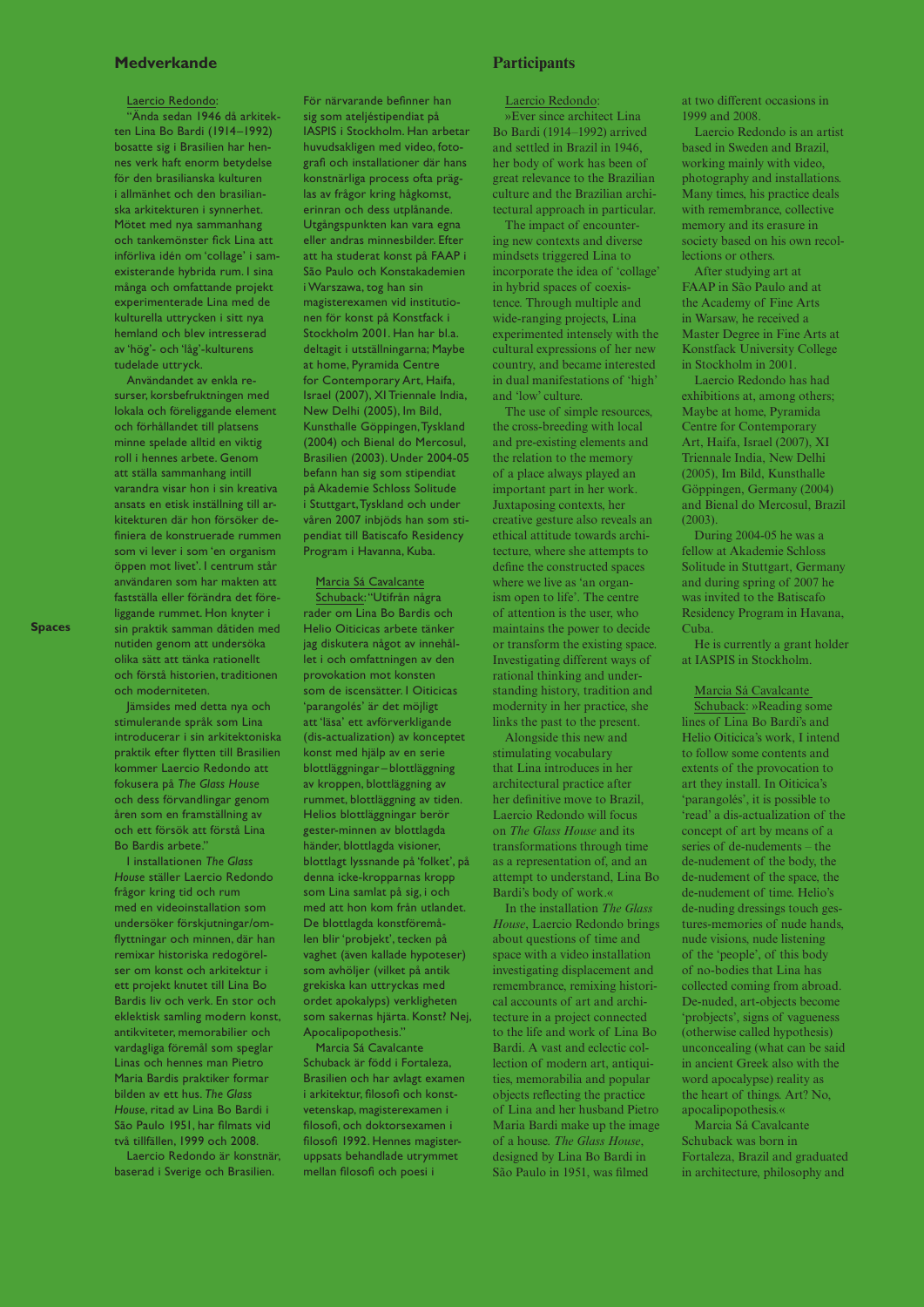Heidegger. Hennes doktorsavhandling, The Beginning of God, undersökte Schellings sena filosofi. Från 1994 till 1999 var hon docent vid Universidade Federal do Rio de Janeiro i Brasilien. 1999 startade hon tillsammans med Hans Ruin en ny kurs i filosofi vid Södertörns högskola i Stockholm, där hon undervisar som docent. Hon har översatt ett antal tyska filosofiska verk till portugisiska, som Sein und Zeit [Varat och tiden], Heraklit, Vorträge und Aufsätze, Unterwegs zur Sprache av Martin Heidegger. Bland hennes egna publikationer kan nämnas O começo de Deus. O pensamento do devir na filosofia tardia de Schelling (Guds början. Tankar om begreppet början i F. W. J. Schellings sena filosofi), 1997; Para ler os medievais. Ensaio de hermenêutica imaginativa (Att läsa medeltiden. Essäer om imaginativ hermeneutik), 2000; Lovtal till intet. Essäer om filosofi och hermeneutik, 2006.

Karl Erik Schollhammer: "Under 1940- och 1950-talen kom många europeiska och nordamerikanska resenärer, turister och invandrare till Brasilien. Vissa var konstnärer eller författare som i den Nya världen sökte efter alternativ till en plågad civilisation, vissa var på flykt efter andra världskriget, andra sökte arbete eller var utskickade från sina hemländer på politiska eller kulturella uppdrag. Gemensamt för de flesta var att de tog stort intryck av mötet med den brasilianska naturen och det brasilianska folket. I en bred presentation av några av dessa berättelser (Orson Welles, Lina Bo Bardi, Pierre Verger, Marcel Gautherot, Elizabeth Bishop, Genevieve Naylor och Maureen Bisilliat) kommer jag att diskutera den utländska synen på den brasilianska verkligheten och hur dess förförda uppmärksamhet på det tropiska ljuset, naturens dramatiska former och kropparnas och landskapets sensuella plasticitet utmanar dessa konstnärers traditionella bild- och skriftspråk."

Professor Karl Erik Schollhammer har en magisterexamen i nordisk litteratur och en doktorsexamen i semiotik och latinamerikansk litteratur från Århus universitet i Danmark. Han har undervisat vid Århus universitet, Federal

University of Brasília, och sedan 1991 är han docent vid Pontifície Universidade Católica i Rio de Janeiro vid institutionen för språk och litteratur, där han undervisar i litteraturvetenskap, brasiliansk litteratur och litteraturteori. Sedan 1992 är han forskare vid Conselho Nacional de Pesquisa och har publicerat många texter om samtida brasiliansk litteratur och kultur. Han är medredaktör och medförfattare till Linguagens da Violência, 2000; Novas Epistemologias, 2000; Literatura e Mídia, 2002; Literatura e Cultura, 2003; Literatura e Imagem, 2005; Literatura e Memória, 2006 och författare till Além do visível – a imagem da literature, 2007.

### Sabeth Buchmann:

"Hélio Oiticicas brasilianska modernism uppvisar en specifik affinitet med idiosynkratiska kombinationer av avantgardet och folk- och populärkulturen. Hans rumsliga miljöer, som baseras på idén om oregelbunden och ofullständig urbanism, spontan, anonym arkitektur, odefinierade tomma platser, och omfattande experiment med bild och ljud, innehåller heterogena och sammanlänkande referenser till brasiliansk, europeisk och nordamerikansk kultur och motkultur. Som sådana vittnar de om hans uppfattning om ett subversivt tid-rumkontinuum och ger en antydan om möjligheten att övervinna den kapitalistiska produktionens och konsumentpolitikens sociala och etiska koder, vilka kan betraktas som grundläggande för den rådande uppfattningen om modern konst.

Utifrån exempel på Oiticicas verk diskuterar jag spänningen mellan neoavantgardets kritiska negativitet (i Oiticicas fall innebär detta det konstruktivistiska bild- och föremålsspråkets produktionsorienterade tradition) och (post-)avantgardets estetiska positivitet (som karakteriseras av en fetisherad, sexualiserad appropriering av massmediabilder)."

Sabeth Buchmann är professor i den moderna och postmoderna konstens historia vid Akademie der bildenden Künste, Wien och konstkritiker. Hon har undervisat vid bland andra Universität der Künste, Berlin; Kunsthochschule Weißensee, Berlin; Jan van

history of art, with an MA in philosophy, and later a Ph.D degree in philosophy in 1992. Her master thesis treated the space between philosophy and poetry in Heidegger. Her Ph.D thesis, titled The Beginning of God, investigated Schelling's late philosophy. Between 1994 and 1999 she was assistant professor at the Federal University of Rio de Janeiro, Brazil. In 1999 she started, with Hans Ruin, a new programme in philosophy at Södertörn University College in Stockholm, where she teaches as assistant professor. She has translated a great number of German philosophical works to Portuguese, such as Sein und Zeit, Heraklit, Vorträge und Aufsätze, Unterwegs zur Sprache by Martin Heidegger, amongst others. Among her own publications are O começo de Deus. O pensamento do devir na filosofia tardia de Schelling (The Beginning of God. The thinking on becoming in the late philosophy of F. W. J. Schelling), 1997; Para ler os medievais. Ensaio de hermenêutica imaginativa (Reading medievals. Essays on an imaginative hermeneutics), 2000; Lovtal till intet. Essäer om filosofi och hermeneutic (Eulogy to nothingness. Essays on philosophy and hermeneu-

Karl Erik Schollhammer: »During the 40ties and the 50ties, Brazil received many European and North-American travelers, tourists and emigrants. Some of them were artists or writers looking for alternatives in the New World to a haunted civilization, some of them were on the run from the Second World War and others were looking for professional opportunities or had official assignments sent by foreign governments on political and cultural missions. In common for most of these travelers was the experience of the impact provoked by the encounter with the Brazilian nature and people. In a broad presentation of some of these stories (Orson Welles, Lina Bo Bardi, Pierre Verger, Jean Manzon and Genevieve Naylor), I will discuss the foreign eye upon the Brazilian reality and how its seduced attention to the tropical light,

to nature's dramatic exuberance

tics), 2006.

and to the sensual plasticity in bodies and landscapes challenged their traditional visual languages.«

Prof. Karl Erik Schollhammer holds an M.A. in Nordic Literature and a Ph.D. in Semiotics and Latin American Literature from the Aarhus University, Denmark. He has taught at the Aarhus University, at the Federal University of Brasília and since 1991 he is associate professor at the Pontifície Universidade Católica in Rio de Janeiro at the Department of Language and Literature, where he teaches comparative literature, Brazilian literature and literary theory. He is researcher at the Conselho Nacional de Pesquisa since 1992, and has published extensively on contemporary Brazilian literature and culture. He is co-editor and co-author of Linguagens da Violência, 2000; Novas Epistemologias, 2000; Literatura e Mídia, 2002; Literatura e Cultura, 2003; Literatura e Imagem, 2005; Literatura e Memória, 2006 and author of Além do visível – a imagem da literature, 2007.

### Sabeth Buchmann**:**

»Hélio Oiticica's reception of Brazilian Modernismo demonstrates a specific affinity for idiosyncratic combinations of the avant-garde with folk and popular culture. His spatial environments, which are based on the idea of irregular, incomplete urbanism, the spontaneous, anonymous architecture and the undefined, empty space as well as on extensive experiments with images and sound, contain highly heterogeneous and interconnected references to Brazilian, European and US-American cultures and countercultures. As such they testify to his idea of a subversive timespace-continuum and allow one to glimpse the eventual possibility of overcoming social and moral codes based on capitalist production and consumerism – codes which may be considered as constitutive for the prevalent notion of modern art.

Using examples of Oiticica's work, I will discuss the tensions between the critical negativity of the (neo-)avant-garde (in Oiticica's case this means the production-orientated tradition of constructivist languages of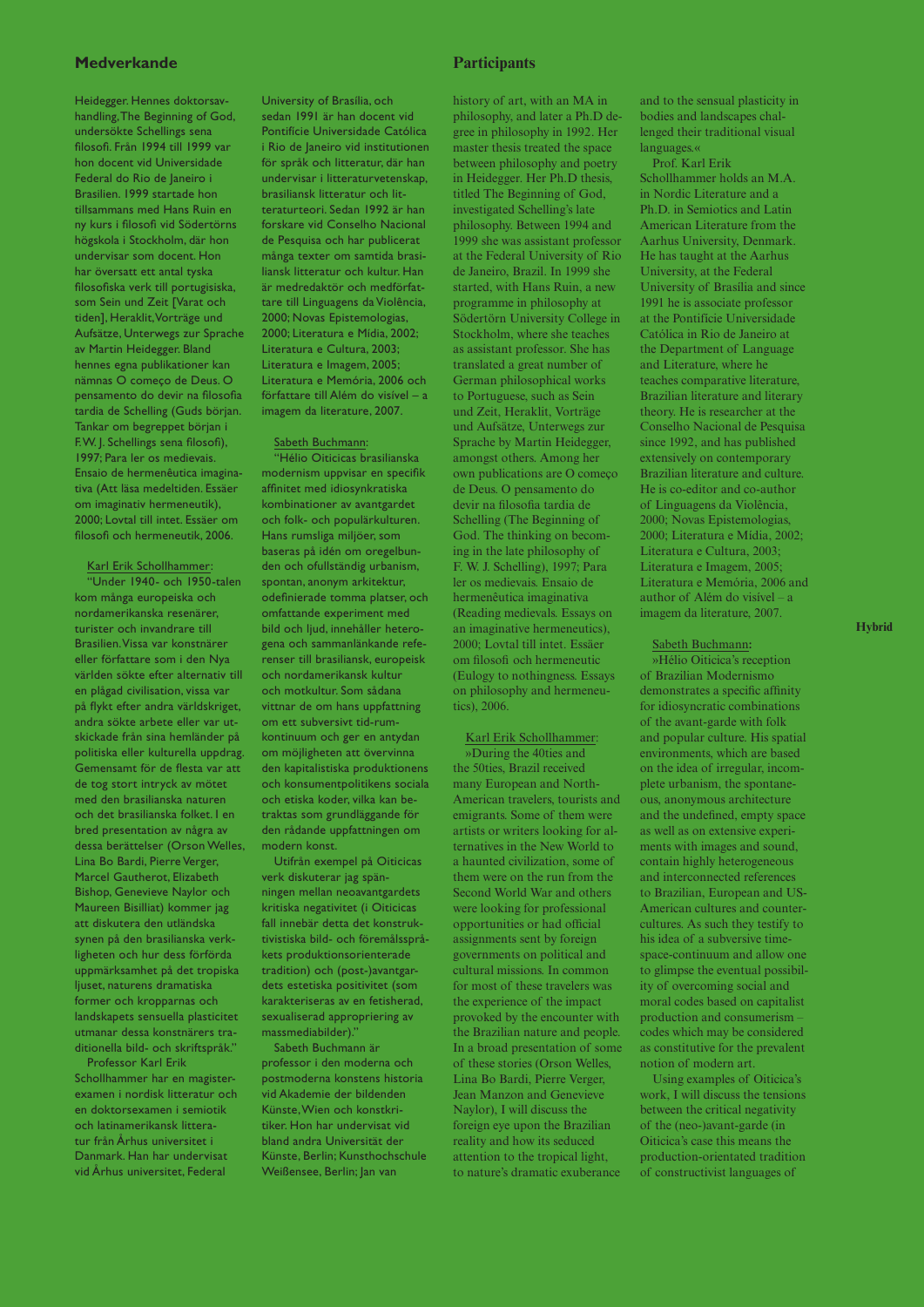Eyck Academie, Maastricht; Hochschule der bildenden Künste, Hamburg; Universität Wien; Merz Akademie Stuttgart; Hochschule für Gestaltung, Zürich; Universität Zürich; San Francisco Art Institute; och University of Yale. Publikationer i urval: Film, Avantgarde und Biopolitik, redaktör tillsammans med Helmut Draxler och Stephan Geene; Denken gegen das Denken. Produktion, Technologie, Subjektivität bei Sol LeWitt, Yvonne Rainer und Hélio Oiticica, Berlin 2007; Art after Conceptual Art, redaktör tillsammans Alexander Alberro, London, 2006. Hon har skrivit om konstnärer som Hélio Oiticica, Maryam Jafri, Judith Hopf, Anette Kelm, Cristobal Lehyt, Christian Philipp Müller, Henrik Olesen, Florian Pumhösl, Jeroen de Rijke/ Willem de Rooij, och Katharina Sieverding. Hon har skrivit i tidskrifter som Artforum, Texte zur Kunst, 31- Magazin für Kunst und Theorie, och Starship.

Aniello Angelo Avella:

"Lina Bo Bardi föddes i Rom 1914 och kom 1946 till Brasilien där hon blev förälskad i den tropiska naturen och folket som hon beskrev som 'ännu inte besmittat av arrogans och pengar'. Samma fascination märks i det sätt på vilket hon beskrev sin och sin mans ankomst till Rio de Janeiro: 'Det kändes som om jag kommit till ett ofattbart land där allt var möjligt.' I det land som Stefan Zweig kallade 'Framtidens land' fann Bo Bardi friheten att skapa och möjligheten att bygga en ny värld för ett nytt folk. Hon blev naturaliserad brasiliansk medborgare och dog i São Paulo 1992.

I enlighet med en mycket gammal tradition slukade hon och blev uppslukad av en specifik kultur. I denna antropofagiska bankett förknippades arkitekten med design, museikunskap, undervisning, teater och film. Hennes verk visade på en inställning som påminde om den italienska neo-realismen, fokuserad på konstens etiska och sociala värden. Och det är precis i ett sammanhang med gamla och nya band mellan Brasilien och Italien som Lina presenteras i min intervention, med särskilt betoning på de många italienska eller italienskättade intellektuella som stimulerat det brasilianska kulturlivet under  $1900$ -talet?

Aniello Angelo Avella är professor i portugisisk och brasiliansk litteratur och chef för Cátedra Agustina Bessa-Luís stött av Portuguese Instituto Camões vid Università degli Studi di Roma Tor Vergata i Italien; samarbetspartner med Instituto Historico e Geografico Brasileiro; medlem i vetenskapsrådet för tidskrifter som Margens/Márgenes, Studi Portoghesi, Revista do Instituto Historico e Geografico Brasileiro; grundare och medlem av föreningen "Eurolinguistica Sud" och Centro Italo-Luso-Brasileiro de Estudos Culturais (Italian-Portuguese-Brazilian Center of Cultural Studies). Publikationer i urval: Introduzione e cura del volume di Sérgio Buarque de Hollanda, Radici del Brasile, Firenze, Giunti (2000); "A Itália dos brasileiros: história, mito, criação literária", Revista do Instituto Historico e Geografico Brasileiro, nr. 425 (2004).

Katarina Bonnevier I sin doktorsavhandling Behind Straight Curtains: Towards a Queer Feminist Theory of Architecture (Axl Books, 2007) presenterar Katarina Bonnevier en serie kritiska scener som lovsjunger queerheten och det teatrala i arkitekturer som utmanar sociala normer; arkitekten Eileen Grays byggnad E.1027, författaren och förförerskan Natalie Barneys litterära salong och Selma Lagerlöfs hem Mårbacka. Bonneviers forskning fokuserar på frågor om performance och performativitet, som exempelvis undersökningar av byggnadskonstellationer som en av de subjektiverande normerna som konstituerar genderperformativitet. Hon kretsar kring arkitektur som reser sig ur en dröm om förvandling, som arkitekten Lina Bo Bardis split vision-arkitektur. Drivkraften bakom Bonneviers arbete är att ifrågasätta och blottlägga den arkitekturkultur som ständigt bekänner sig till en normativ maskulinistisk smak. En kultur behäftad med maktrelationer som utmärks av enheter som sexualitet, etnicitet och klass.

Katarina Bonnevier är en arkitekt och genderforskare som förenar designpraktik med undervisning och forskning vid Arkitekturskolan (KTH).

images and objects) and the positivity of a (post-)avantgarde aesthetic (characterised by a fetishised, sexualised appropriation of mass-media images).«

Sabeth Buchmann is Professor of the History of Modern and Post-modern Art at the Academy of Fine Arts, Vienna and art critic. She has lectured at University of Arts, Berlin; Kunsthochschule Weißensee, Berlin; Jan-van-Eyck Academy, Maastricht; Hochschule der bildenden Künste Hamburg; University of Vienna; Merz Academy, Stuttgart; Hochschule für Gestaltung, Zürich; University of Zürich; San Francisco Art Institute; and University of Yale, among others. Publications include Film, Avantgarde und Biopolitik, co-ed. with Helmut Draxler and Stephan Geene; Denken gegen das Denken. Produktion, Technologie, Subjektivität bei Sol LeWitt, Yvonne Rainer und Hélio Oiticica, Berlin 2007; Art after Conceptual Art, co-ed. with Alexander Alberro, London, 2006. She has written about artists such as Hélio Oiticica, Maryam Jafri, Judith Hopf, Anette Kelm, Cristobal Lehyt, Christian Philipp Müller, Henrik Olesen, Florian Pumhösl, Jeroen de Rijke/ Willem de Rooij, and Katharina Sieverding. She has written in magazines such as Artforum, Texte zur Kunst, 31 –Magazin für Kunst und Theorie, and Starship.

Aniello Angelo Avella:

»Born in Rome in 1914, Lina Bo Bardi arrived in Brazil in 1946 and fell in love with the tropical nature and the people, whom she described as 'still not contaminated by arrogance and money'. The same fascination is experienced in the words she wrote, remembering her arrival in Rio de Janeiro together with her husband: 'I felt as if I were in an unimaginable country, where everything was possible'. In the land that Stefan Zweig had defined as 'The Land of the Future', Bo Bardi found the freedom to create and the possibility of building a new world for a new people. Eventually she became a naturalised Brazilian, and died in São Paulo in 1992.

The product of a very old tradition, she 'devoured' and was 'devoured' by a particular culture. In this anthropophagic banquet, the architect was associated with design, museology, teaching, theatre and cinema. Her work reveals an attitude similar to that of the representatives of Italian neo-realism, focused on the ethical and social values of art. And it is precisely in the context of the old and deep ties between Brazil and Italy that Lina will be presented in my intervention, with a special emphasis on the many Italian or Italian-descendant intellectuals who stimulated Brazilian cultural life throughout the 20th century.«

Aniello Angelo Avella is Professor of Portuguese and Brazilian literature and Head of the Cátedra Agustina Bessa-Luís supported by the Portuguese Instituto Camões at the Università degli Studi di Roma Tor Vergata in Italy; corresponding partner of the Instituto Historico e Geografico Brasileiro (Brazilian Historical and Geographical Institute); member of scientific commissions of magazines such as Margens/Márgenes, Studi Portoghesi, Revista do Instituto Historico e Geografico Brasileiro (Magazine of the Brazilian Historical and Geographical Institute); founder and member of the association »Eurolinguistica Sud« and of the Centro Italo-Luso-Brasileiro de Estudos Culturais (Italian-Portuguese-Brazilian Center of Cultural Studies). Selected publications: Introduzione e cura del volume di Sérgio Buarque de Hollanda, Radici del Brasile, Firenze, Giunti (2000); »A Itália dos brasileiros: história, mito, criação literária«, Revista do Instituto Historico e Geografico Brasileiro (Magazine of the Brazilian Geographical and Historical Institute), no. 425 (2004).

Katarina Bonnevier In her Ph.D. dissertation, Behind Straight Curtains: Towards a Queer Feminist Theory of Architecture (Axl Books, 2007), Katarina Bonnevier presents a series of critical scenes that celebrate the queerness and theatricality of some architectures that

**Spaces**